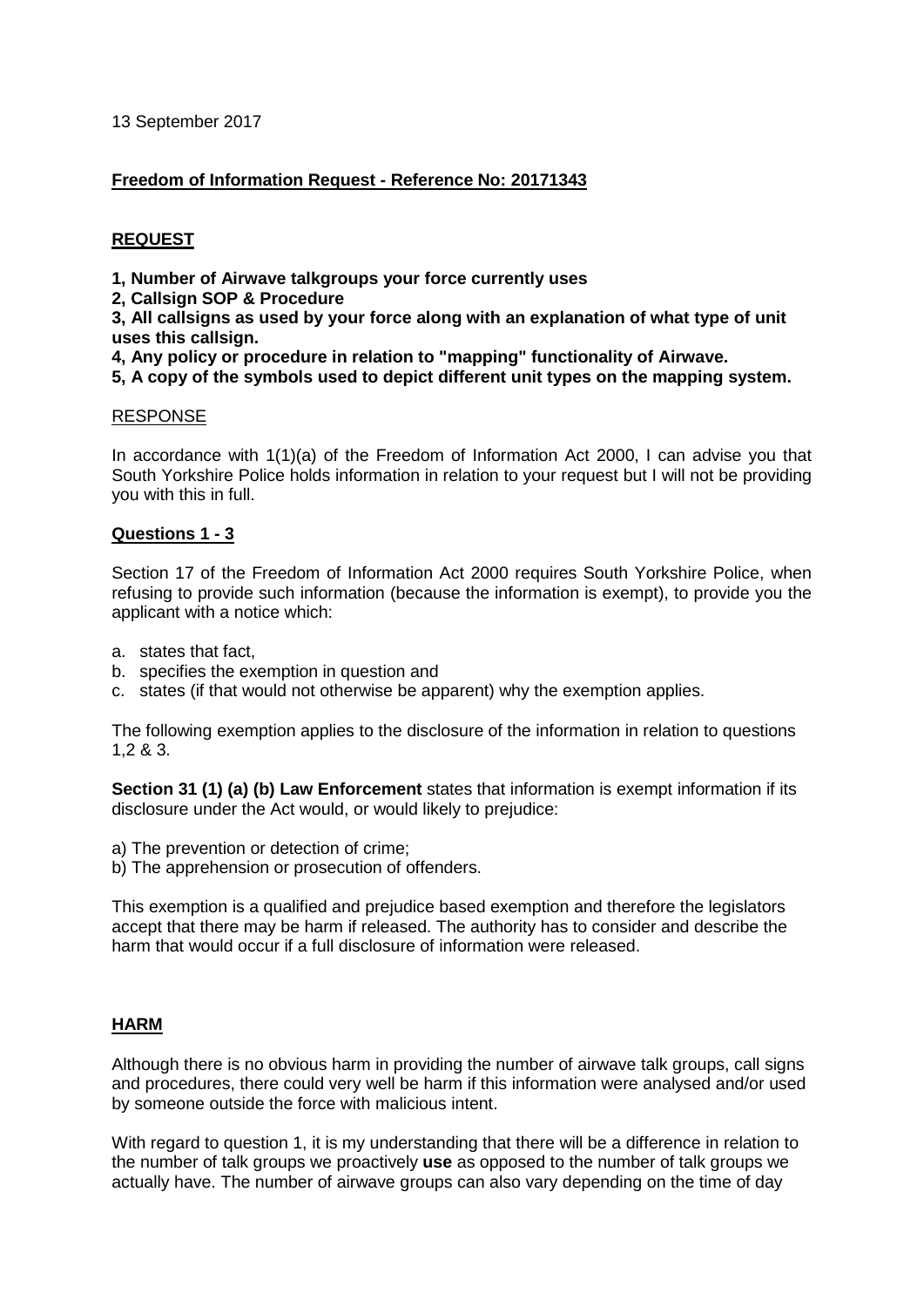and the type of issues the force is dealing with at any one time. The provision of any information in this regard would be out of context and could very well be misleading; particularly if compared to other forces which will have a different number of officers and differences in the way in which officers are deployed.

It is also my opinion that releasing all the calls signs and the groups that are assigned to these, could be extremely disruptive to the force in the wrong hands. If, for example, a member of the public were to gain access to a police radio and use a call sign to infer credibility they could cause major disruption over the network. It could also allow criminals to try and disrupt local policing in order to facilitate crime. This could potentially compromise both the safety of officers and members of the publilc.

# **PUBLIC INTEREST TEST**

The public interest test is assessed below. This considers and demonstrates whether or not it would be beneficial to the community to disclose the requested information.

# **Considerations favouring disclosure:**

- Accountability and Use of Public Funds: There is a legitimate public interest in knowing that the force fulfils its policing functions effectively and efficiently in dealing with crime.
- Public Awareness and Debate: Provision of this information would reassure the public that South Yorkshire Police is actively policing the community and endeavouring to keep the public safe.

# **Considerations favouring non-disclosure:**

• Impact on police resources: Police resources and the Force's ability to operate effectively and efficiently could be directly affected if this operational and strategic information were disclosed. This information has the potential to be manipulated by those with criminal intent who could disrupt the network and policing of communities if specific call signs for specific areas were widely communicated.

# **Balance**

The Police Service is charged with enforcing the law, preventing and detecting crime and protecting the communities we serve. Although I am fully aware of the need for Public Authorities to demonstrate a level of openness and transparency, I am of the opinion that protecting our operational capability is a more compelling argument. South Yorkshire Police cannot risk compromising the ability of Officers to effectively carry out law enforcement and protect the public from those engaged in criminal activity.

# **Questions 4 & 5**

Our Service Delivery Administrator within our Information Technology Services Department has provided information with regard to these questions and I cannot see any harm is its disclosure as follows:

#### Question 4